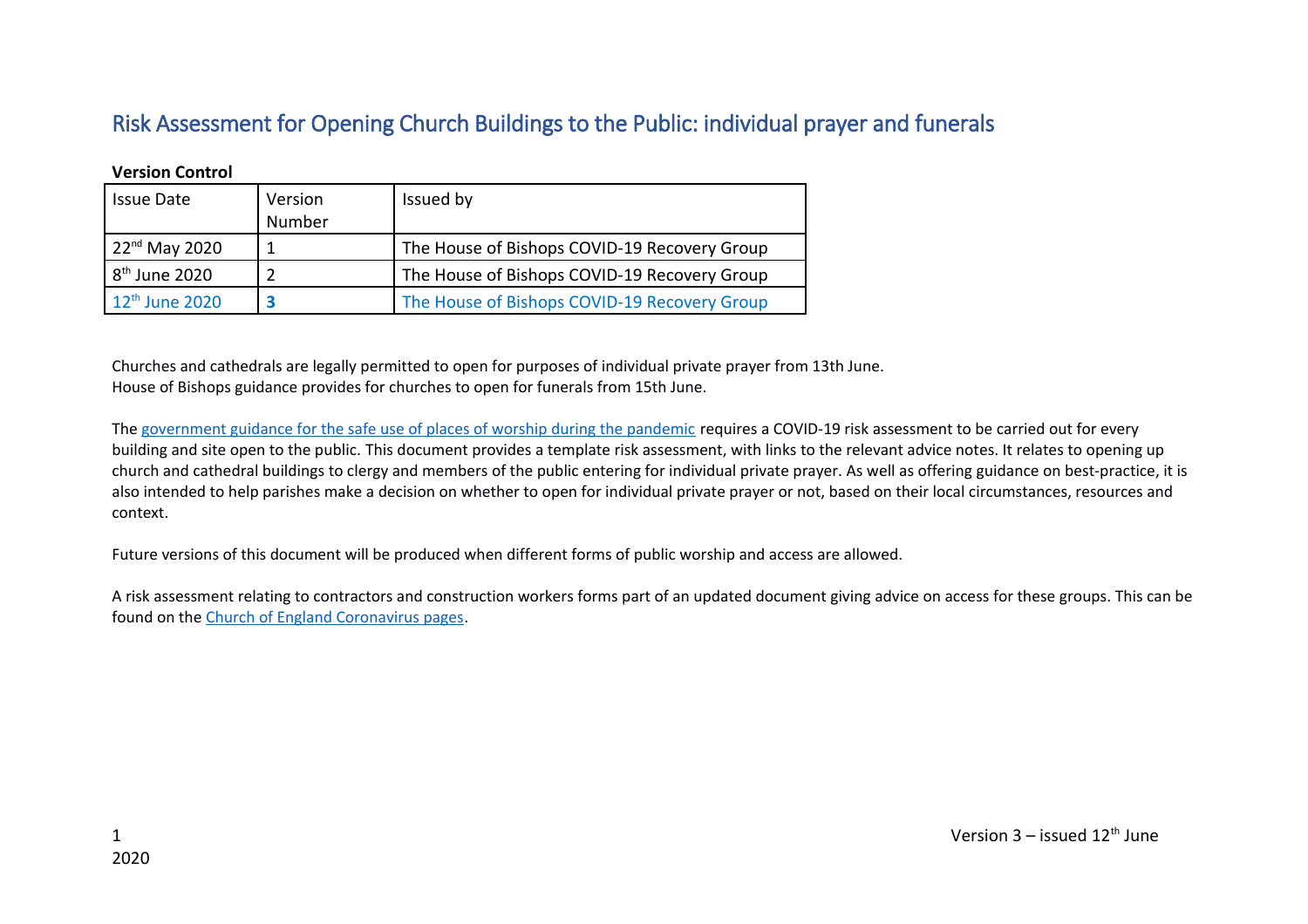## **Risk assessment template**

| <b>Church: Parish Church of</b><br><b>St Mary Barton upon</b><br><b>Humber North Lincolnshire.</b> | <b>Assessor's name:</b><br><b>Robert Smith &amp; Father David Rowett</b> | Date completed:<br><b>17 June 2020</b> | Review date: 31 July<br>2020 or when new<br>guidance is issued. |
|----------------------------------------------------------------------------------------------------|--------------------------------------------------------------------------|----------------------------------------|-----------------------------------------------------------------|
|----------------------------------------------------------------------------------------------------|--------------------------------------------------------------------------|----------------------------------------|-----------------------------------------------------------------|

| <b>Area of Focus</b>                                                                            | <b>Controls required</b>                                                                                   | <b>Additional information</b>    | $\boldsymbol{\mathsf{A}}$<br>ct<br>io<br>n<br>b<br>ν<br>w<br>h | Completed - date and<br>name |
|-------------------------------------------------------------------------------------------------|------------------------------------------------------------------------------------------------------------|----------------------------------|----------------------------------------------------------------|------------------------------|
|                                                                                                 |                                                                                                            |                                  | $\mathbf{o}$<br>m<br>?                                         |                              |
| Access to church buildings for<br>clergy for purposes of private<br>prayer and/or livestreaming | One point of entry to the church building clearly<br>identified and separate from public entry if possible | <b>MAIN ENTRANCE ONLY</b>        | D<br>R<br>R<br>S                                               | DR/RS 11 June 2020           |
|                                                                                                 | A suitable lone working policy has been consulted if<br>relevant.                                          | An example can be found<br>here. |                                                                |                              |
|                                                                                                 | Buildings have been aired before use.                                                                      | <b>COMPLETED &amp; ONGOING</b>   | D<br>R<br>R<br>S                                               | DR/RS 11 June 2020           |
|                                                                                                 | Check for animal waste and general cleanliness.                                                            | <b>DAILY</b>                     | D                                                              | DR/RS 11 June 2020           |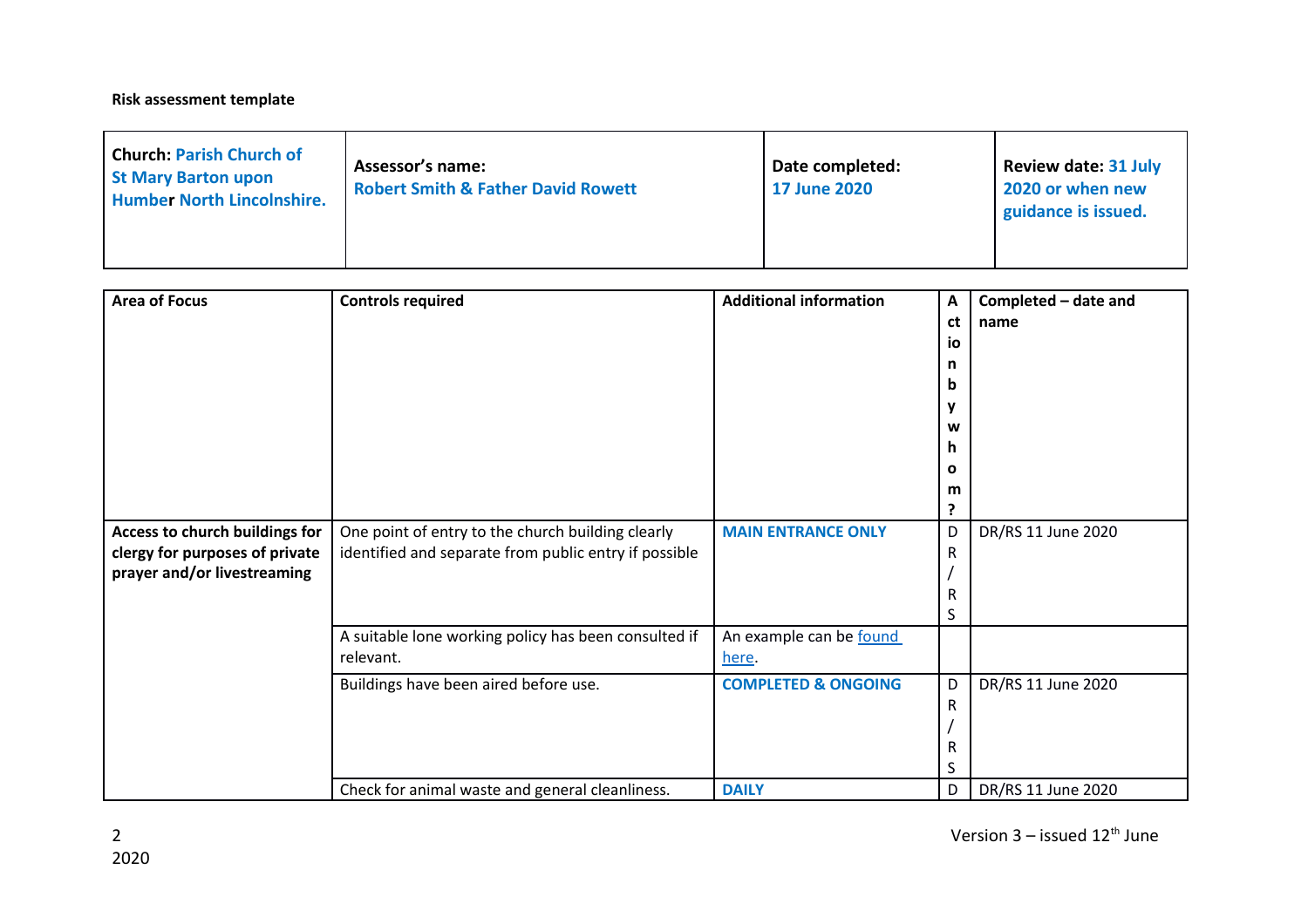| <b>Area of Focus</b>                 | <b>Controls required</b>                            | <b>Additional information</b> | A            | Completed - date and |
|--------------------------------------|-----------------------------------------------------|-------------------------------|--------------|----------------------|
|                                      |                                                     |                               | ct           | name                 |
|                                      |                                                     |                               | io           |                      |
|                                      |                                                     |                               | n            |                      |
|                                      |                                                     |                               | b            |                      |
|                                      |                                                     |                               | y            |                      |
|                                      |                                                     |                               | W            |                      |
|                                      |                                                     |                               | h            |                      |
|                                      |                                                     |                               | $\mathbf{o}$ |                      |
|                                      |                                                     |                               | m            |                      |
|                                      |                                                     |                               | ?            |                      |
|                                      |                                                     |                               | ${\sf R}$    |                      |
|                                      |                                                     |                               |              |                      |
|                                      |                                                     |                               | $\mathsf R$  |                      |
|                                      |                                                     |                               | $\sf S$      |                      |
|                                      | Ensure water systems are flushed through before     | <b>WEEKLY</b>                 | D            | DR/RS 11 June 2020   |
|                                      | use.                                                |                               | ${\sf R}$    |                      |
|                                      |                                                     |                               |              |                      |
|                                      |                                                     |                               | $\mathsf R$  |                      |
|                                      |                                                     |                               | $\sf S$      |                      |
|                                      | Switch on and check electrical and heating systems  |                               | D            | DR/RS 11 June 2020   |
|                                      | if needed.                                          |                               | $\mathsf{R}$ |                      |
|                                      |                                                     |                               |              |                      |
|                                      |                                                     |                               | $\mathsf{R}$ |                      |
|                                      |                                                     |                               | $\sf S$      |                      |
|                                      | Holy water stoups and the font are empty.           | <b>EMPTIED</b>                | D            | DR/RS 11 June 2020   |
|                                      |                                                     |                               | ${\sf R}$    |                      |
|                                      |                                                     |                               |              |                      |
|                                      |                                                     |                               | ${\sf R}$    |                      |
|                                      |                                                     |                               | $\sf S$      |                      |
| <b>Preparation of the Church for</b> | Confirm that all steps (above) for access by clergy |                               | D            | DR/RS 11 June 2020   |
| individual prayer and                | have been carried out before anyone else accesses   |                               | $\mathsf R$  |                      |
| funerals                             | the building.                                       |                               |              |                      |
|                                      |                                                     |                               | ${\sf R}$    |                      |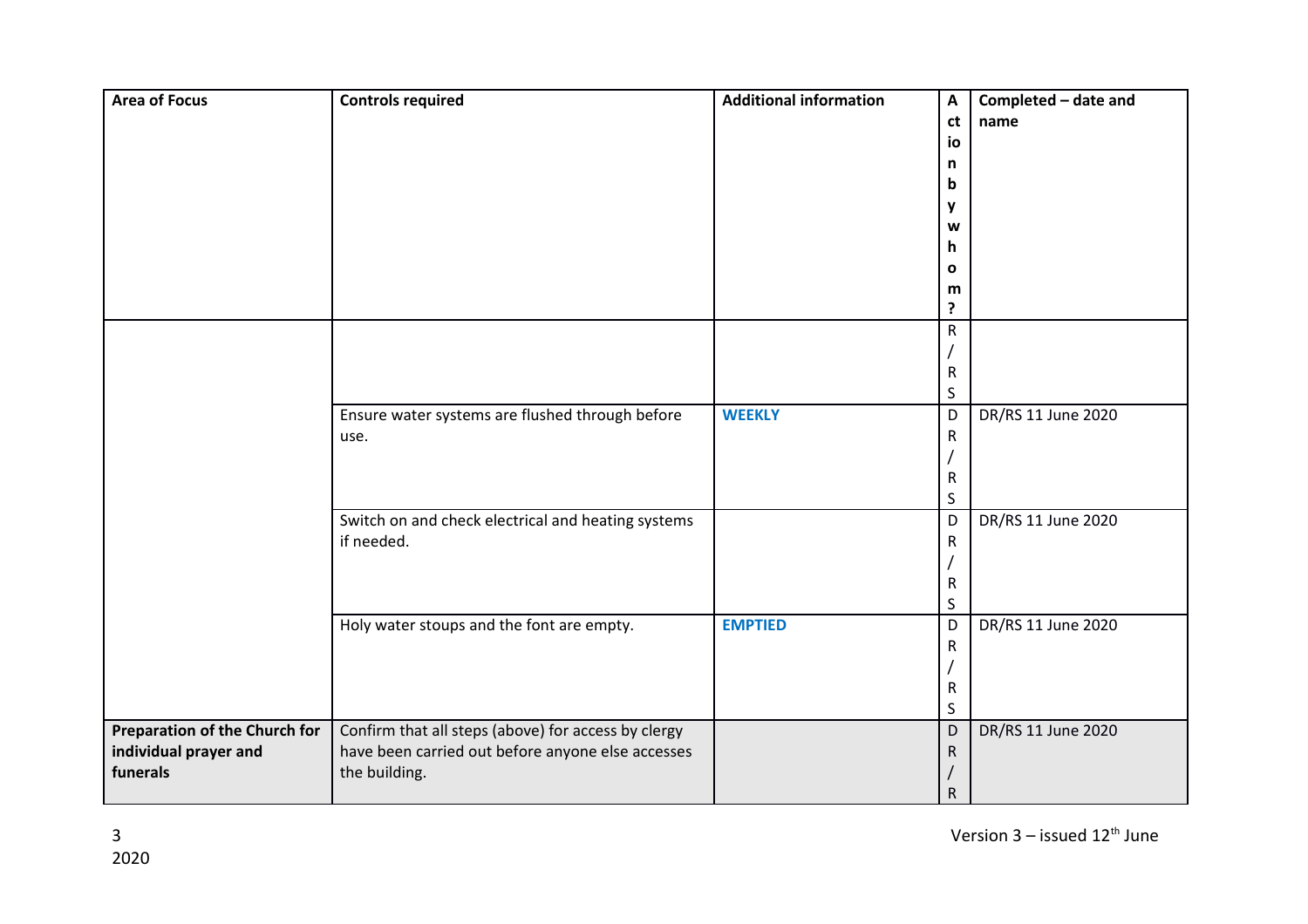| <b>Area of Focus</b> | <b>Controls required</b>                                                                                                                                                                         | <b>Additional information</b>                                                                                                                              | A<br>ct<br>io<br>n<br>b<br>y<br>W<br>h.<br>$\mathbf{o}$<br>m<br>?                                    | Completed - date and<br>name |
|----------------------|--------------------------------------------------------------------------------------------------------------------------------------------------------------------------------------------------|------------------------------------------------------------------------------------------------------------------------------------------------------------|------------------------------------------------------------------------------------------------------|------------------------------|
|                      |                                                                                                                                                                                                  |                                                                                                                                                            | $\mathsf{S}$                                                                                         |                              |
|                      | Review CofE guide on cleaning church buildings.<br>Complete the 'cleaning' section of this risk<br>assessment (below).                                                                           | <b>SPECIALIST MEDICAL GRADE</b><br><b>CLEANING SOLUTION</b><br><b>PURCHASED</b>                                                                            | D<br>${\sf R}$<br>$\sf R$<br>$\sf S$                                                                 | DR/RS 11 June 2020           |
|                      | Choose one point of entry into the church to<br>manage flow of people and indicate this with<br>notices, keeping emergency exits available at all<br>times. Where possible use a different exit. | <b>MAIN ENTRANCE ONLY</b><br><b>SIGNAGE IN PLACE</b><br>(ADDITIONAL EXIT VIA THE<br><b>CHURCH HALL TO BE</b><br><b>OPENED FOR FUNERALS</b><br><b>ONLY)</b> | D<br>${\sf R}$<br>$\mathsf C$<br>L<br>E<br>R<br>G<br>Υ<br>&<br>Τ<br>h.<br>$\mathbf 0$<br>S<br>e<br>W | DR/RS 11 June 2020           |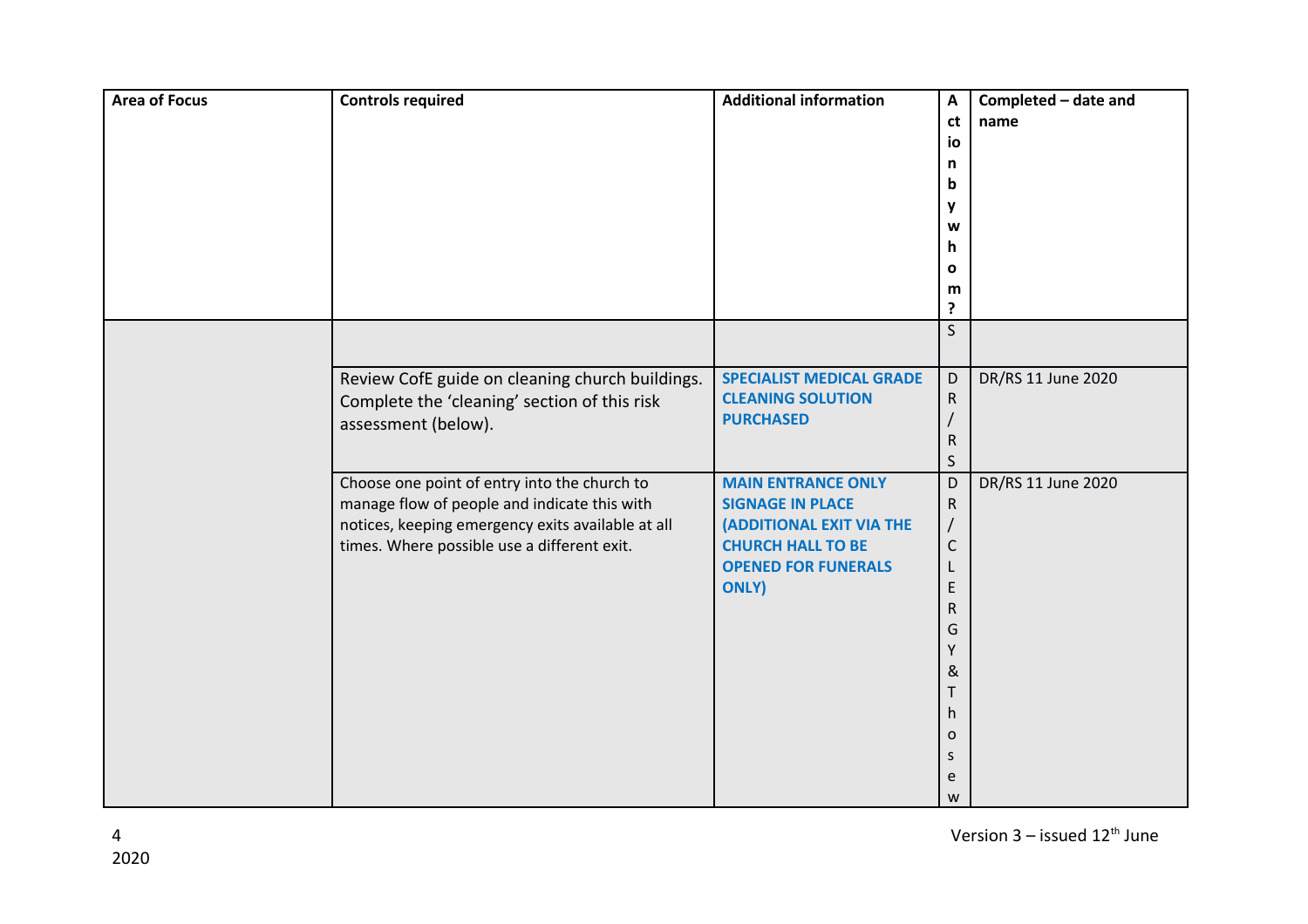| <b>Area of Focus</b> | <b>Controls required</b>                              | <b>Additional information</b>   | $\boldsymbol{\mathsf{A}}$<br>ct          | Completed - date and<br>name |
|----------------------|-------------------------------------------------------|---------------------------------|------------------------------------------|------------------------------|
|                      |                                                       |                                 | io<br>n                                  |                              |
|                      |                                                       |                                 | b                                        |                              |
|                      |                                                       |                                 | y                                        |                              |
|                      |                                                       |                                 | W                                        |                              |
|                      |                                                       |                                 | h                                        |                              |
|                      |                                                       |                                 | $\mathbf o$                              |                              |
|                      |                                                       |                                 | m                                        |                              |
|                      |                                                       |                                 | ?                                        |                              |
|                      |                                                       |                                 | $\boldsymbol{\mathsf{h}}$<br>$\mathsf O$ |                              |
|                      |                                                       |                                 | a                                        |                              |
|                      |                                                       |                                 | SS                                       |                              |
|                      |                                                       |                                 | is                                       |                              |
|                      |                                                       |                                 | t                                        |                              |
|                      |                                                       |                                 | at                                       |                              |
|                      |                                                       |                                 | fu                                       |                              |
|                      |                                                       |                                 | n                                        |                              |
|                      |                                                       |                                 | e                                        |                              |
|                      |                                                       |                                 | ra<br>ls                                 |                              |
|                      |                                                       |                                 |                                          |                              |
|                      | Where possible, doors and windows should be           | <b>DOORS AND WINDOWS TO</b>     | $\mathsf D$                              | DR/RS 11 June 2020           |
|                      | opened temporarily to improve ventilation.            | <b>BE LEFT OPENED DURING</b>    | $\mathsf R$                              |                              |
|                      |                                                       | <b>OPENING HOURS</b>            |                                          |                              |
|                      |                                                       |                                 | $\mathsf{R}$                             |                              |
|                      |                                                       |                                 | S                                        |                              |
|                      |                                                       |                                 |                                          |                              |
|                      |                                                       |                                 | $\sf B$<br>$\mathsf{C}$                  |                              |
|                      | Remove from use all books (inc. hymn books and        | <b>ALL REMOVED &amp; ACCESS</b> | $\mathsf D$                              | DR/RS 11 June 2020           |
|                      | Bibles) plus leaflets except single use material that | <b>RESTRICTED</b>               | $\mathsf{R}$                             |                              |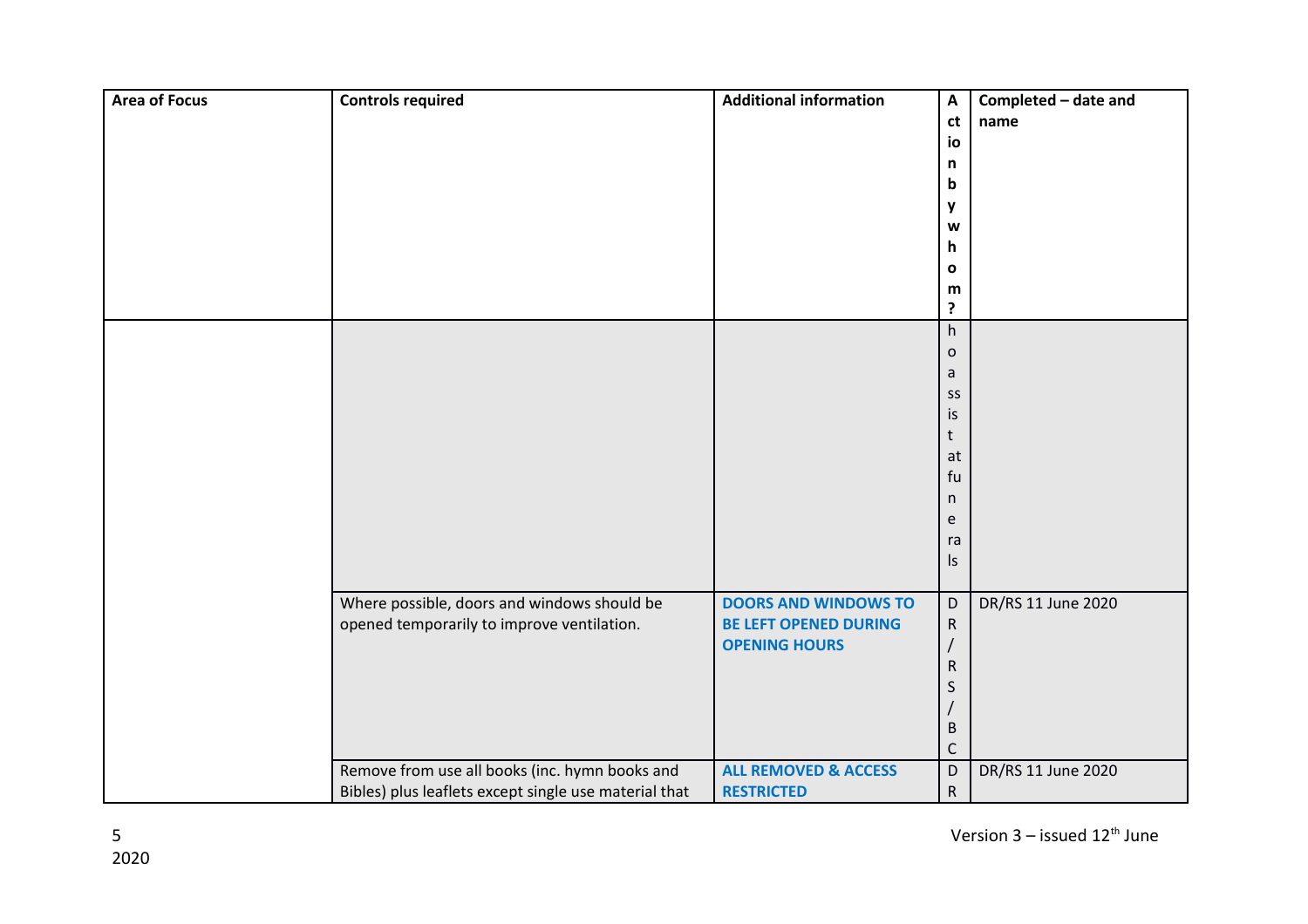| <b>Area of Focus</b> | <b>Controls required</b>                                                                                                                                                               | <b>Additional information</b>                                                                    | A<br>ct<br>io<br>n<br>b<br>y<br>W<br>h<br>$\mathbf{o}$<br>m<br>? | Completed - date and<br>name |
|----------------------|----------------------------------------------------------------------------------------------------------------------------------------------------------------------------------------|--------------------------------------------------------------------------------------------------|------------------------------------------------------------------|------------------------------|
|                      | will be removed by user.                                                                                                                                                               |                                                                                                  | ${\sf R}$<br>$\sf S$                                             |                              |
|                      | Cordon off or remove from public access any<br>devotional objects or items                                                                                                             | <b>AREAS CORDONED OFF</b>                                                                        | D<br>${\sf R}$<br>${\sf R}$<br>S                                 | DR/RS 11 June 2020           |
|                      | Consider if pew cushions/kneelers need to be<br>removed as per government guidance                                                                                                     | <b>NOT REMOVED,</b><br><b>CONSIDERED LOW</b><br><b>RISK(WILL BE DISINFECTED</b><br><b>DAILY)</b> | D<br>${\sf R}$<br>${\sf R}$<br>$\sf S$                           | DR/RS 11 June 2020           |
|                      | Remove or isolate children's resources and play<br>areas                                                                                                                               | <b>ALL CHILDRENS RESOURCES</b><br><b>AND PLAY AREA REMOVED</b>                                   | D<br>$\mathsf{R}$<br>${\sf R}$<br>S                              | DR/RS 17 June 2020           |
|                      | Walk through the church to plan for physical<br>distancing in seats, aisles, at the altar rail, including<br>safe flow of visitors. Remember 2m in all directions<br>from each person. |                                                                                                  | D<br>${\sf R}$<br>R<br>S                                         | DR/RS 11 June 2020           |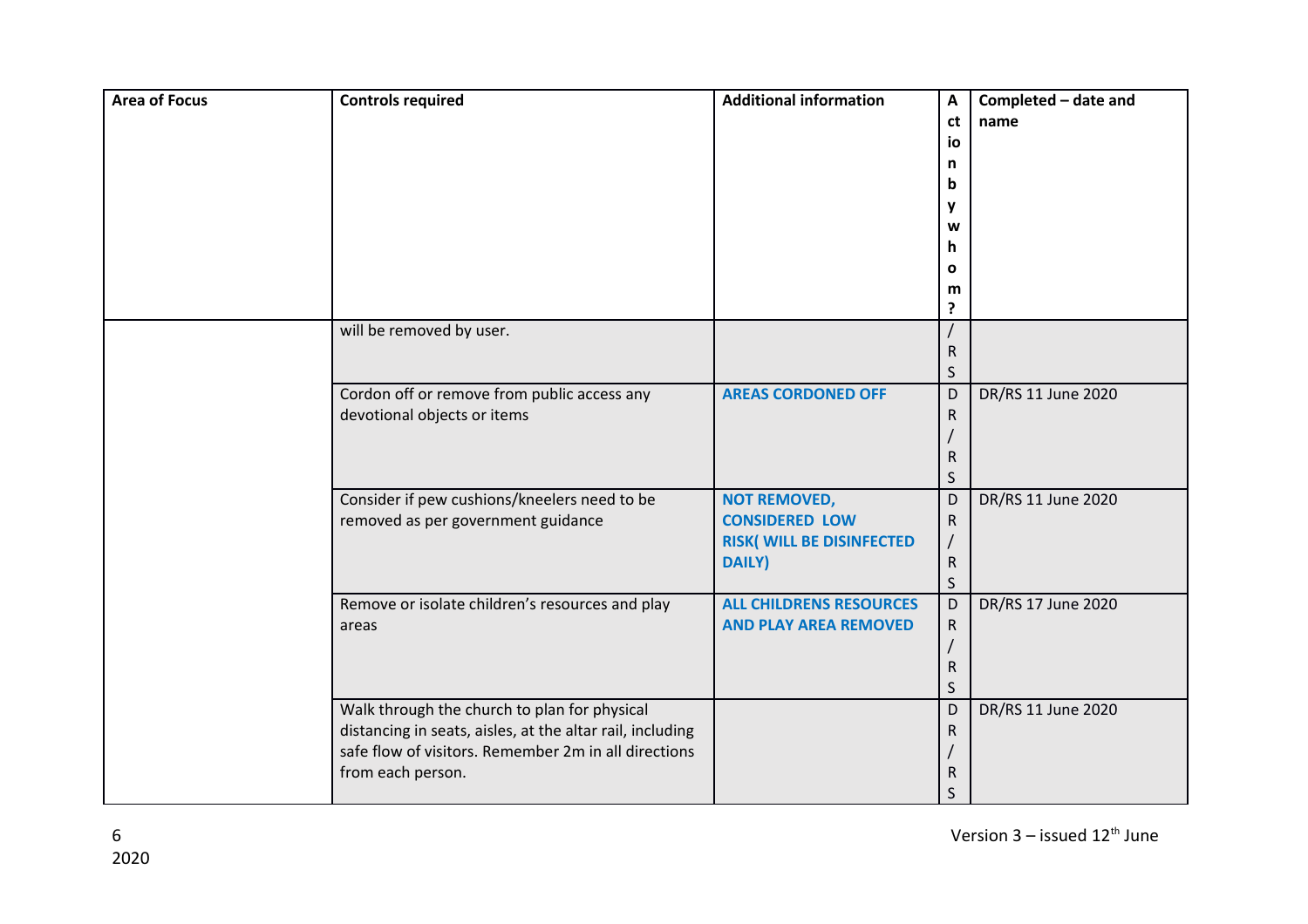| <b>Area of Focus</b> | <b>Controls required</b>                                                                                                           | <b>Additional information</b>                                                                   | A<br>ct<br>io<br>n<br>b<br>y<br>W | Completed - date and<br>name |
|----------------------|------------------------------------------------------------------------------------------------------------------------------------|-------------------------------------------------------------------------------------------------|-----------------------------------|------------------------------|
|                      |                                                                                                                                    |                                                                                                 | h<br>$\mathbf{o}$<br>m<br>?       |                              |
|                      | Clearly mark out seating areas including exclusion<br>zones to maintain distancing.                                                | <b>EXCLUSION ZONES CLEARLY</b><br><b>MARKED. SIGNAGE IN PLACE</b>                               | D<br>$\mathsf{R}$<br>R<br>S       | DR/RS 11 June 2020           |
|                      | Clearly mark out flow of movement for people<br>entering and leaving the building to maintain<br>physical distancing requirements. | <b>SIGNAGE ADVISING VISITORS</b><br><b>TO MAINTAIN SOCIAL</b><br><b>DISTANCING AT ALL TIMES</b> | D<br>R<br>R<br>S                  | DR/RS 11 June 2020           |
|                      | Limit access to places were the public does not need<br>go, maybe with a temporary cordon in needed.                               | <b>EXCLUSION ZONES CLEARLY</b><br><b>MARKED</b>                                                 | D<br>R<br>R<br>S                  | DR/RS 11 June 2020           |
|                      | Determine placement of hand sanitisers available<br>for visitors to use.                                                           | <b>SANITISING STATIONS IN</b><br><b>PLACE (MEDICAL GRADE</b><br><b>SANITISER PROVIDED)</b>      | D<br>${\sf R}$<br>R<br>S          | DR/RS 11 June 2020           |
|                      | Determine if temporary changes are needed to the<br>building to facilitate social distancing                                       | <b>NO CHANGES REQUIRED</b>                                                                      | D<br>R                            | DR/RS 11 June 2020           |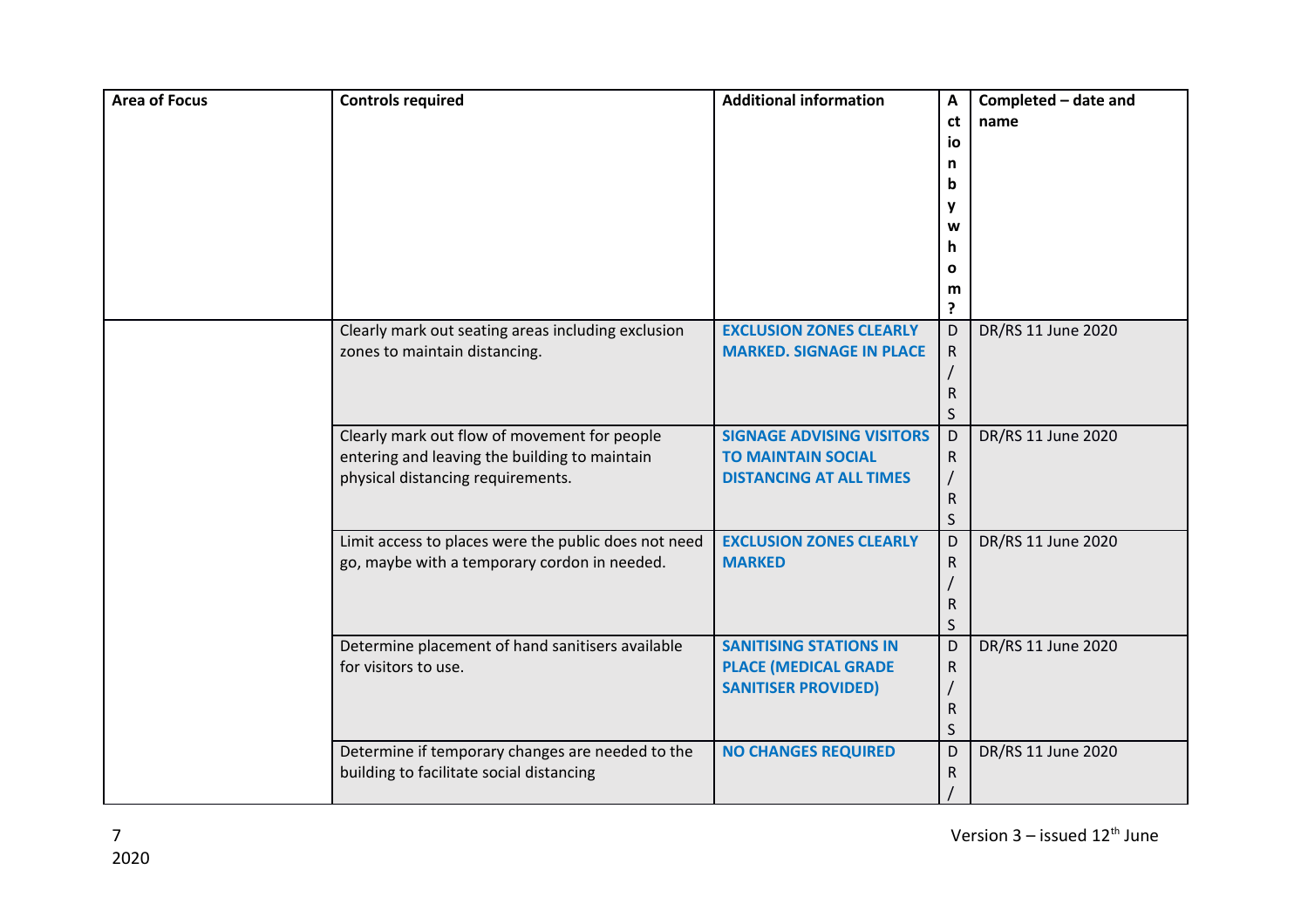| <b>Area of Focus</b> | <b>Controls required</b>                                                                                                                                                   | <b>Additional information</b>              | $\boldsymbol{\mathsf{A}}$<br>ct<br>io<br>n<br>b<br>y<br>W<br>h<br>$\mathbf{o}$<br>m<br>? | Completed - date and<br>name |
|----------------------|----------------------------------------------------------------------------------------------------------------------------------------------------------------------------|--------------------------------------------|------------------------------------------------------------------------------------------|------------------------------|
|                      |                                                                                                                                                                            |                                            | ${\sf R}$<br>$\sf S$                                                                     |                              |
|                      | Put up notices to remind visitors about important<br>safe practices e.g. no physical contact, practice hand<br>washing etc.                                                | <b>SIGNAGE IN PLACE</b>                    | D<br>$\mathsf{R}$<br>${\sf R}$<br>$\sf S$                                                | RS 11 June 2020              |
|                      | If the church has been used in the last 72 hours<br>ensure high-risk surfaces and touch points have<br>been wiped with appropriate sanitiser spray or<br>disposable wipes. | <b>DAILY AFTER OPENING</b><br><b>HOURS</b> | D<br>${\sf R}$<br>${\sf R}$<br>$\mathsf S$                                               | DR/RS 11 June 2020           |
|                      | Check that handwashing facilities have adequate<br>soap provision and paper towels, and a bin for the<br>paper towels.                                                     | <b>BINS TO BE EMPTIED DAILY</b>            | D<br>$\mathsf{R}$<br>R<br>S<br>В<br>C<br>M<br>W                                          | DR/RS 11 June 2020           |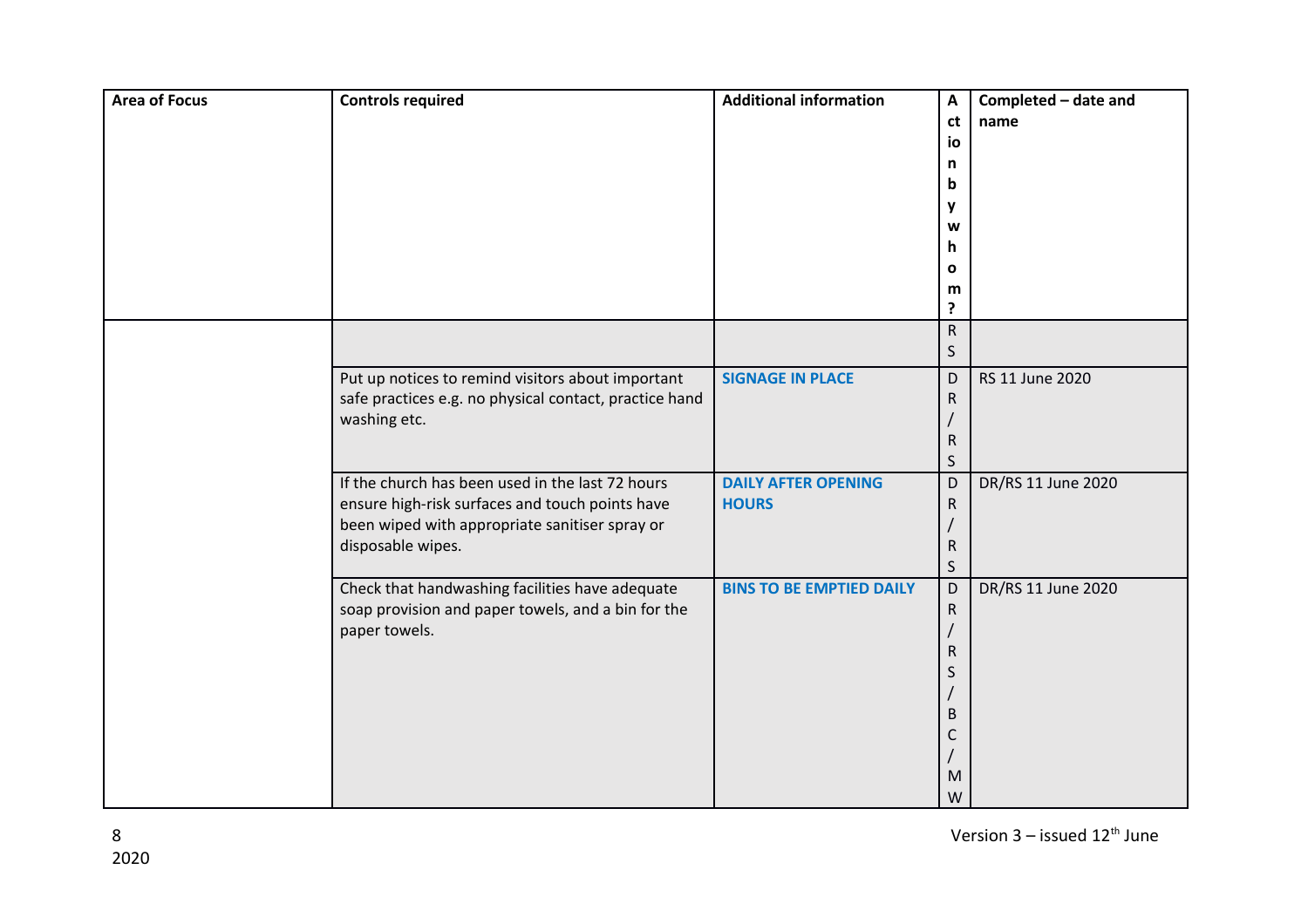| <b>Area of Focus</b>                                                                                                     | <b>Controls required</b>                                                                                                                                               | <b>Additional information</b>                                                               | A<br>ct<br>io<br>n<br>b<br>y<br>W<br>h<br>$\mathbf{o}$<br>m<br>? | Completed - date and<br>name |
|--------------------------------------------------------------------------------------------------------------------------|------------------------------------------------------------------------------------------------------------------------------------------------------------------------|---------------------------------------------------------------------------------------------|------------------------------------------------------------------|------------------------------|
|                                                                                                                          | Where there are toilet facilities, ensure an adequate<br>supply of soap and disposable hand towels, and a<br>bin for towels, are available.                            | <b>SIGNAGE IN TOILETS</b><br><b>ADVISING ON WASHING</b><br><b>HANDS</b>                     | D<br>${\sf R}$<br>R<br>S<br>M<br>W<br>P<br>C<br>$\mathsf{C}$     | DR/RS 11 June 2020           |
|                                                                                                                          | Ensure all waste receptacles have disposable liners<br>(e.g. polythene bin bags) to reduce the risk to those<br>responsible for removing them.                         | <b>BINS TO BE EMPTIED DAILY</b>                                                             | D<br>$\mathsf{R}$<br>$\mathsf{R}$<br>S                           | DR/RS 11 June 2020           |
| <b>Cleaning the church before</b><br>and after general use (no<br>known exposure to anyone<br>with Coronavirus symptoms) | If the church building has been closed for 72 hours<br>between periods of being open then there is no<br>need for extra cleaning to remove the virus from<br>surfaces. | <b>UNLIKELY CHURCH WILL BE</b><br><b>CLOSED FOR 72 HOURS TO</b><br>BE REVIEWED 31 JULY 2020 | D<br>${\sf R}$<br>$\overline{1}$<br>$\mathsf{R}$<br>S<br>&       | DR/RS 11 June 2020           |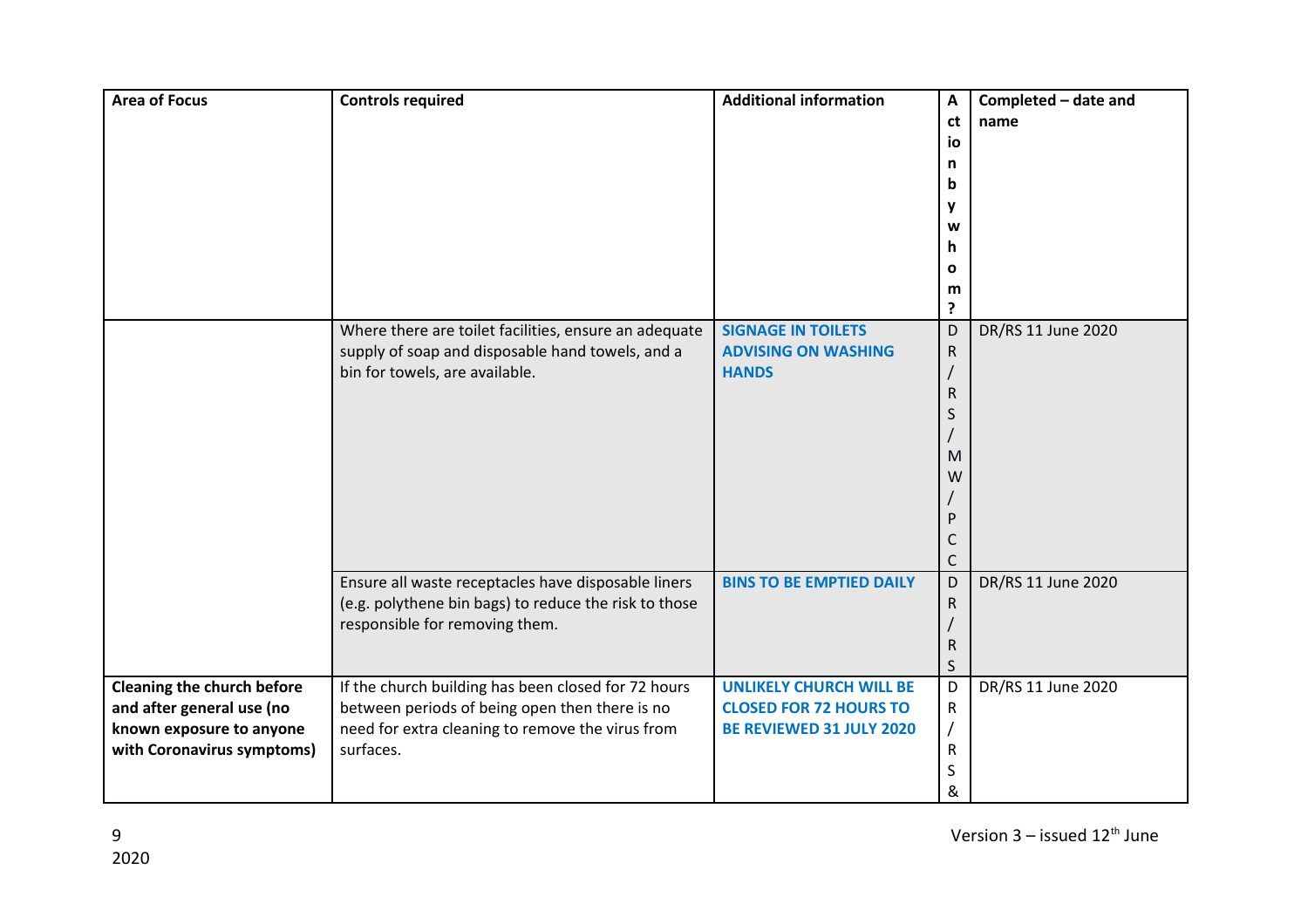| <b>Area of Focus</b> | <b>Controls required</b>                          | <b>Additional information</b>  | $\boldsymbol{\mathsf{A}}$ | Completed - date and |
|----------------------|---------------------------------------------------|--------------------------------|---------------------------|----------------------|
|                      |                                                   |                                | ct                        | name                 |
|                      |                                                   |                                | io                        |                      |
|                      |                                                   |                                | n                         |                      |
|                      |                                                   |                                | b                         |                      |
|                      |                                                   |                                | y                         |                      |
|                      |                                                   |                                | W                         |                      |
|                      |                                                   |                                | h                         |                      |
|                      |                                                   |                                | $\mathbf o$               |                      |
|                      |                                                   |                                | m<br>?                    |                      |
|                      |                                                   |                                | P                         |                      |
|                      |                                                   |                                | C                         |                      |
|                      |                                                   |                                | C                         |                      |
|                      | If 72-hour closure is not possible then check all |                                | D                         | DR/RS 11 June 2020   |
|                      | cleaners are not in a vulnerable group or self-   |                                | ${\sf R}$                 |                      |
|                      | isolating.                                        |                                |                           |                      |
|                      |                                                   |                                | ${\sf R}$                 |                      |
|                      |                                                   |                                | S                         |                      |
|                      |                                                   |                                | &                         |                      |
|                      |                                                   |                                | P                         |                      |
|                      |                                                   |                                | С                         |                      |
|                      |                                                   |                                | $\mathsf C$               |                      |
|                      | Set up a cleaning rota to cover your opening      |                                | D                         | DR/RS 11 June 2020   |
|                      | arrangements.                                     |                                | ${\sf R}$                 |                      |
|                      |                                                   |                                | $\mathsf R$               |                      |
|                      |                                                   |                                | S                         |                      |
|                      |                                                   |                                | &                         |                      |
|                      |                                                   |                                | P                         |                      |
|                      |                                                   |                                | С                         |                      |
|                      |                                                   |                                | $\mathsf C$               |                      |
|                      | All cleaners provided with gloves (ideally        | <b>DISPOSABLE GLOVES TO BE</b> | $\mathsf D$               | DR/RS 11 June 2020   |
|                      | disposable).                                      | <b>PROVIDED</b>                | ${\sf R}$                 |                      |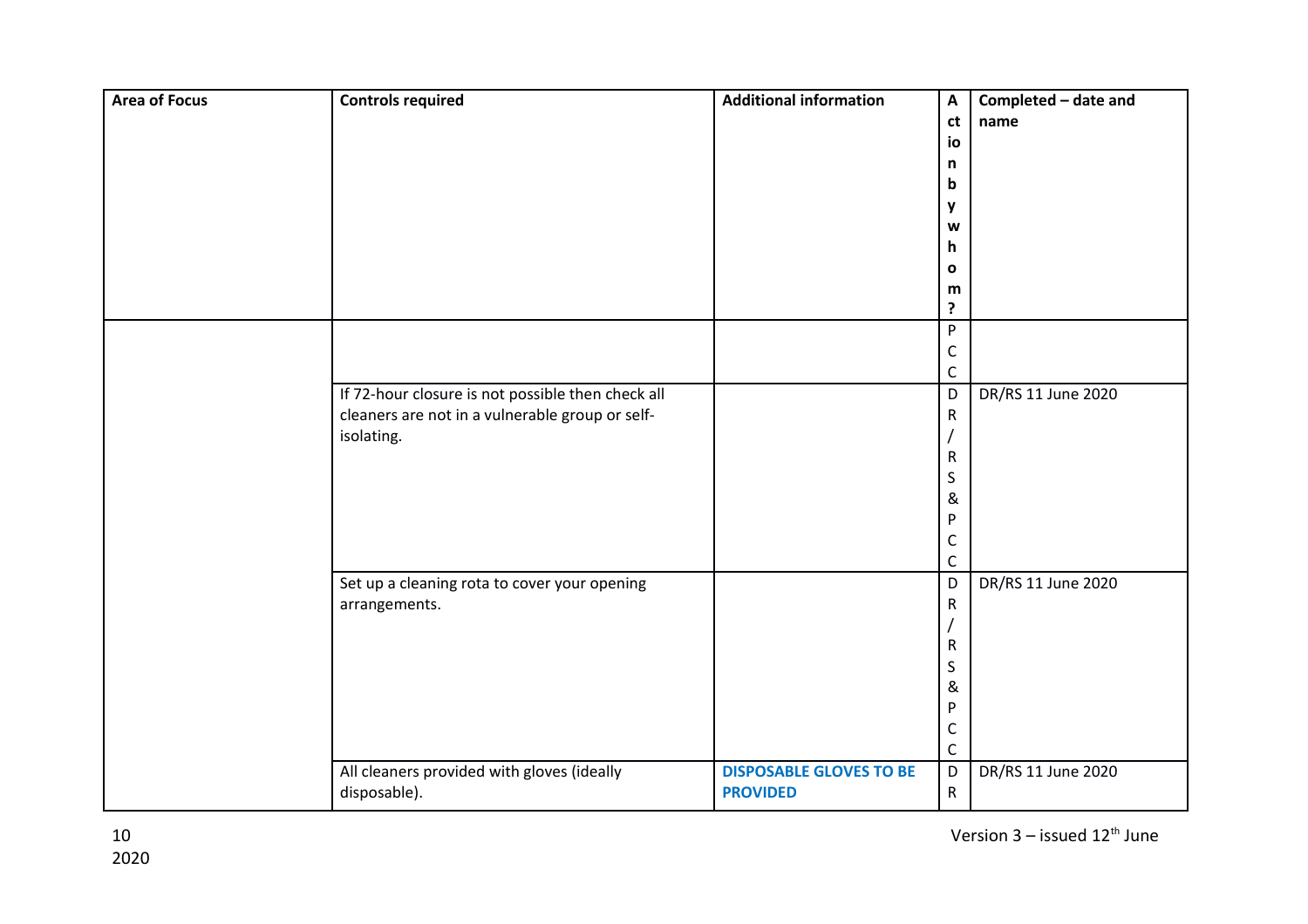| <b>Area of Focus</b> | <b>Controls required</b>                              | <b>Additional information</b> | $\boldsymbol{\mathsf{A}}$ | Completed - date and |
|----------------------|-------------------------------------------------------|-------------------------------|---------------------------|----------------------|
|                      |                                                       |                               | ct                        | name                 |
|                      |                                                       |                               | io                        |                      |
|                      |                                                       |                               | n                         |                      |
|                      |                                                       |                               | b                         |                      |
|                      |                                                       |                               | y                         |                      |
|                      |                                                       |                               | W                         |                      |
|                      |                                                       |                               | h.                        |                      |
|                      |                                                       |                               | O                         |                      |
|                      |                                                       |                               | m                         |                      |
|                      |                                                       |                               | ?                         |                      |
|                      |                                                       |                               |                           |                      |
|                      |                                                       |                               | R                         |                      |
|                      |                                                       |                               | S                         |                      |
|                      |                                                       |                               |                           |                      |
|                      |                                                       |                               | P                         |                      |
|                      |                                                       |                               | С                         |                      |
|                      |                                                       |                               | C                         |                      |
|                      | Suitable cleaning materials provided, depending on    | <b>MEDICAL GRADE CLEANING</b> | D                         | DR/RS 11 June 2020   |
|                      | materials and if historic surfaces are to be cleaned. | <b>MATERIALS PROVIDED</b>     | $\mathsf R$               |                      |
|                      |                                                       |                               |                           |                      |
|                      |                                                       |                               | R                         |                      |
|                      |                                                       |                               | S                         |                      |
|                      | Confirm person responsible for removing potentially   |                               | D                         | DR/RS 11 June 2020   |
|                      | contaminated waste (e.g. hand towels) from the        |                               | $\mathsf{R}$              |                      |
|                      | site.                                                 |                               |                           |                      |
|                      |                                                       |                               | R                         |                      |
|                      |                                                       |                               | S                         |                      |
|                      |                                                       |                               |                           |                      |
|                      |                                                       |                               | В                         |                      |
|                      |                                                       |                               | С                         |                      |
|                      | Confirm the frequency for removing potentially        | <b>DAILY AFTER OPENING</b>    | D                         | DR/RS 11 June 2020   |
|                      | contaminated waste (e.g. hand towels) from the site   | <b>HOURS</b>                  | R                         |                      |
|                      | - suggested daily removal.                            |                               |                           |                      |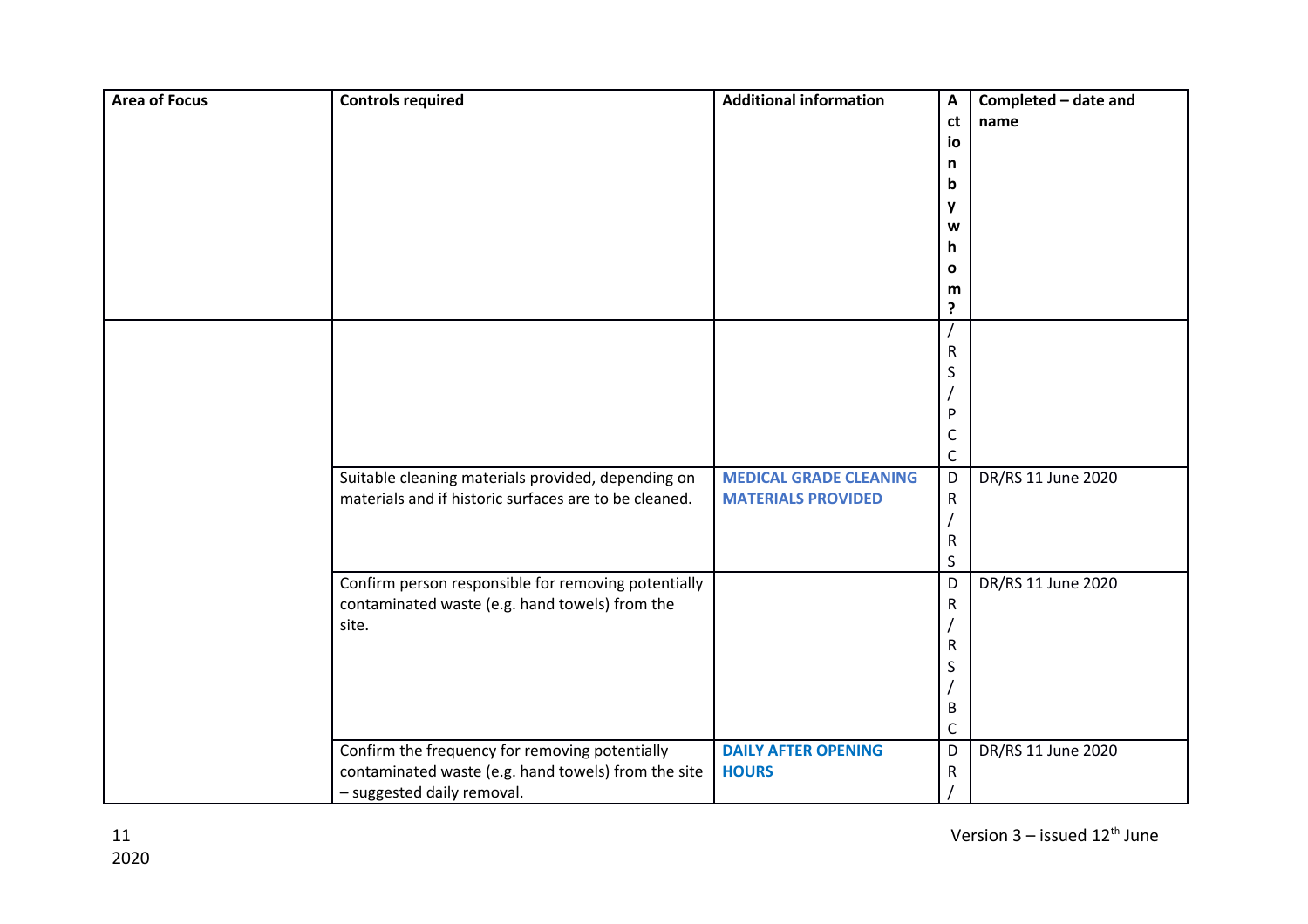| <b>Area of Focus</b>             | <b>Controls required</b>                                                                             | <b>Additional information</b>  | A            | Completed - date and |
|----------------------------------|------------------------------------------------------------------------------------------------------|--------------------------------|--------------|----------------------|
|                                  |                                                                                                      |                                | ct           | name                 |
|                                  |                                                                                                      |                                | io           |                      |
|                                  |                                                                                                      |                                | n            |                      |
|                                  |                                                                                                      |                                | b            |                      |
|                                  |                                                                                                      |                                | y            |                      |
|                                  |                                                                                                      |                                | W            |                      |
|                                  |                                                                                                      |                                | h            |                      |
|                                  |                                                                                                      |                                | $\mathbf{o}$ |                      |
|                                  |                                                                                                      |                                | m            |                      |
|                                  |                                                                                                      |                                | ?            |                      |
|                                  |                                                                                                      |                                | ${\sf R}$    |                      |
|                                  |                                                                                                      |                                | S            |                      |
|                                  |                                                                                                      |                                |              |                      |
|                                  |                                                                                                      |                                | B            |                      |
|                                  |                                                                                                      |                                | $\mathsf{C}$ |                      |
| <b>Cleaning the church after</b> | If possible close the church building for 72 hours                                                   | <b>BUILDING WILL BE CLOSED</b> | D            | DR/RS 11 June 2020   |
| known exposure to someone        | with no access permitted.                                                                            | <b>AND APPROPIATE PEOPLE</b>   | $\mathsf{R}$ |                      |
| with Coronavirus symptoms        |                                                                                                      | <b>INFORMED</b>                |              |                      |
|                                  |                                                                                                      |                                | P            |                      |
|                                  |                                                                                                      |                                | C            |                      |
|                                  |                                                                                                      | <b>PUBLIC HEALTH ENGLAND</b>   | C            | DR/RS 11 June 2020   |
|                                  | If 72-hour closure is not possible then follow Public<br>Health England guidance on cleaning in non- | <b>GUIDANCE TO BE FOLLOWED</b> | D            |                      |
|                                  | healthcare settings.                                                                                 |                                | ${\sf R}$    |                      |
|                                  |                                                                                                      |                                | P            |                      |
|                                  |                                                                                                      |                                | C            |                      |
|                                  |                                                                                                      |                                | $\mathsf{C}$ |                      |
|                                  | If the building has been quarantined for 72 hours,                                                   | <b>PUBLIC HEALTH ENGLAND</b>   | D            | DR/RS 11 June 2020   |
|                                  | then carry out cleaning as per the normal advice on                                                  | <b>GUIDANCE TO BE FOLLOWED</b> | ${\sf R}$    |                      |
|                                  | cleaning.                                                                                            |                                |              |                      |
|                                  |                                                                                                      |                                | P            |                      |
|                                  |                                                                                                      |                                | C            |                      |
|                                  |                                                                                                      |                                | C            |                      |